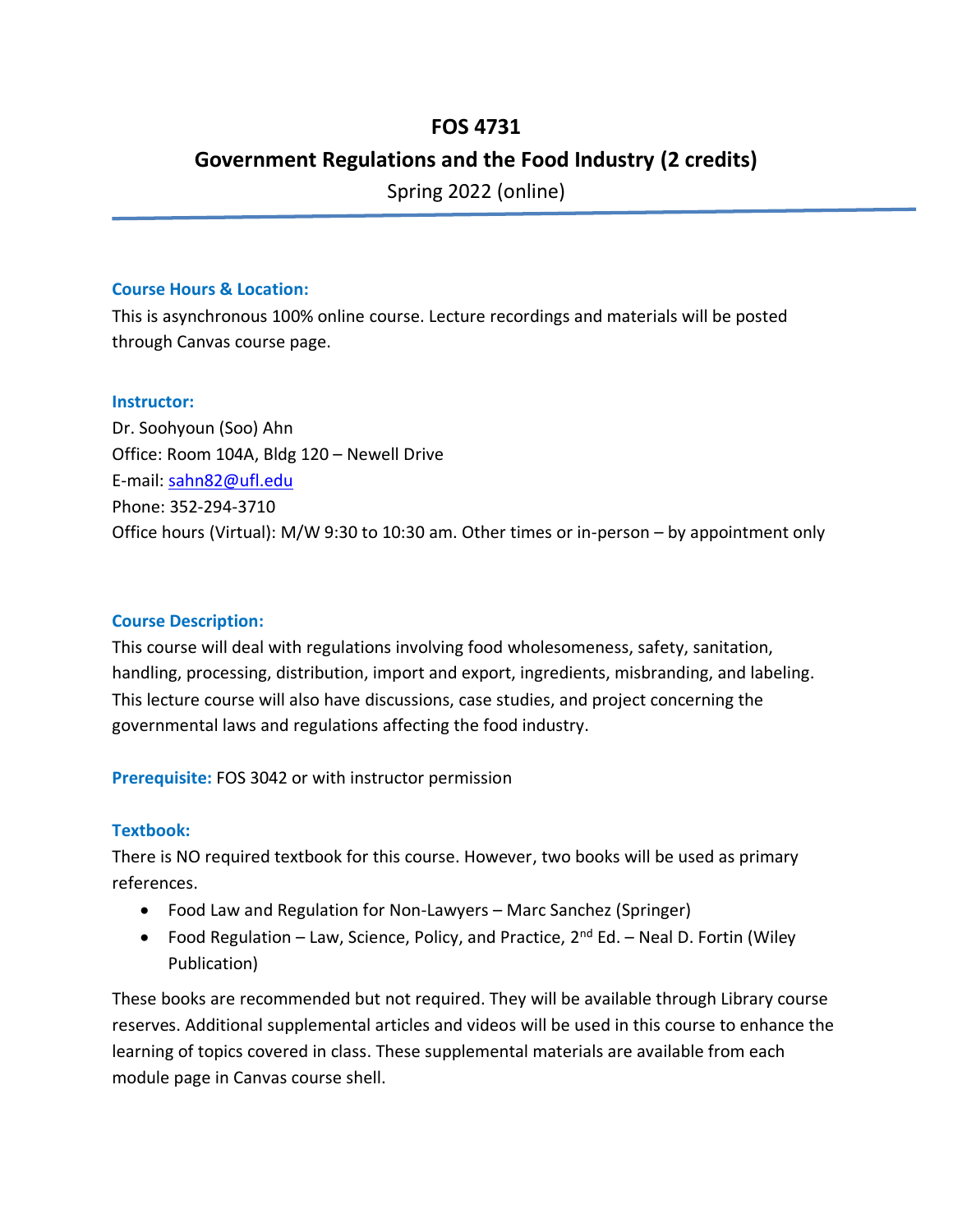#### **Course Format:**

This is an asynchronous online course, in which the lectures are delivered as recordings through canvas course page. You will find the course content from the course page [\(https://ufl.instructure.com/courses/444000\)](https://ufl.instructure.com/courses/444000). The course is divided into 11 modules. Each week, students will get access to a new module page that contains materials for the given week. Each page consists of a link to video lectures, presentation slides and handouts, recommended reading materials, and additional supplementary materials (videos and/or readings) relevant to the module.

Students will acquire knowledge of the current food regulations and their enforcement through the lectures and reading and assignments.

#### **Course Objectives and Learning Goals:**

After completing this course, students should be able to

- 1. Explain the US legal system and rulemaking process
- 2. Describe social background or landmark cases that led to the establishment of major US Food Laws and Regulations.
- 3. Distinguish the function and role of US government agencies that are responsible food regulations and enforcement
- 4. Describe the requirements of food labeling and nutrition labeling.
- 5. Explain when food product(s) can be deemed adulterated with examples
- 6. Compare major US food safety regulations and describe regulatory requirements under each food safety regulations.

#### **Instruction Method:**

All lectures are asynchronously delivered online. Students are expected to find the course materials at the course webpage. The course is divided into 11 modules. Each week, students will get access to a new page that contains materials for the given week. Each page consists of a link to video lectures, presentation slides and handouts, recommended reading materials, and additional supplementary materials (videos and/or readings) relevant to the module.

The best way to study the course materials in each module is to begin with the learning goals. It will help you understand the important learning points for that specific module. Next, watch the video lecture (preferably with specific day/time set for the lecture). I recommend to print out the presentation handout prior to the lecture and take notes while you join. Presentation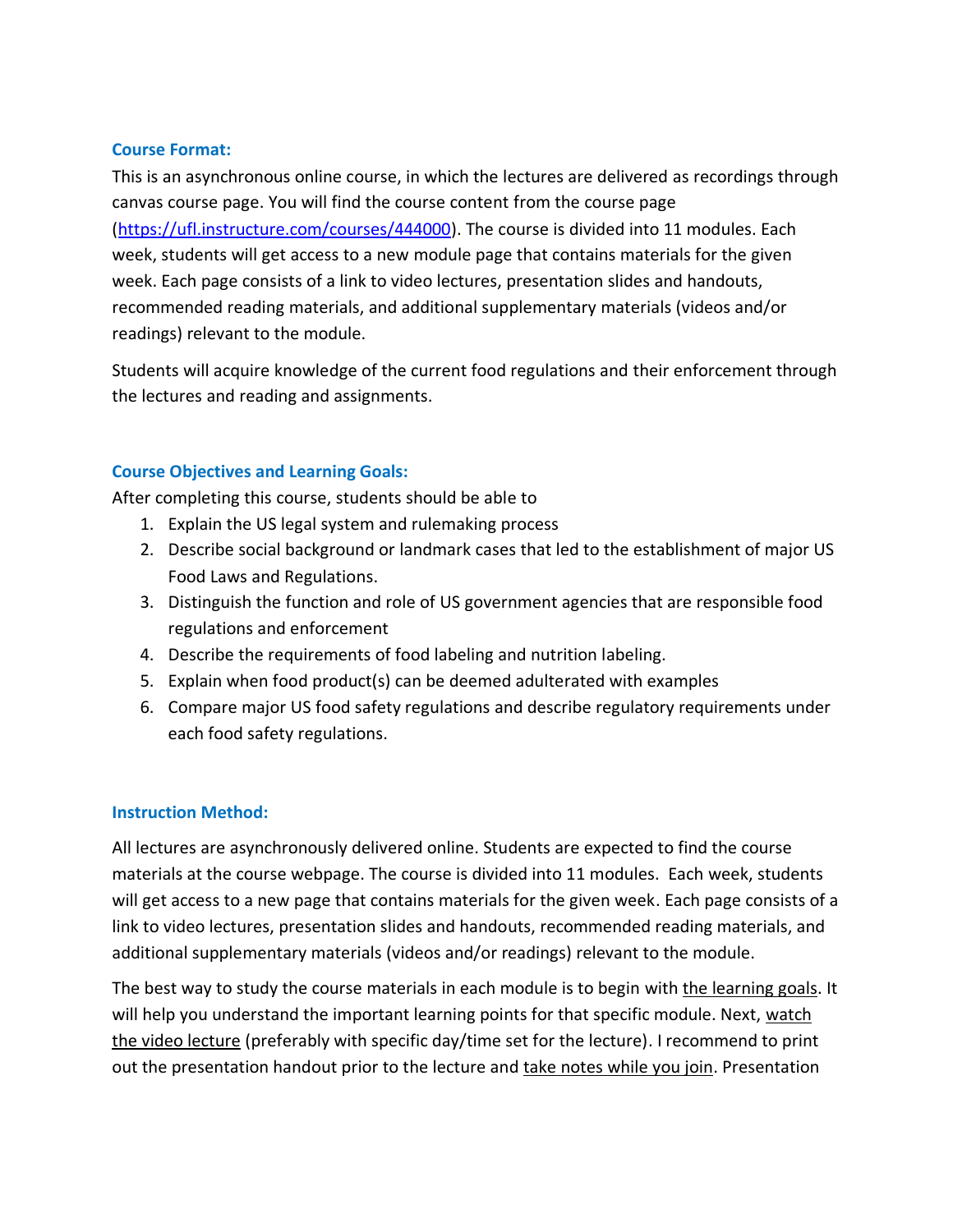slides is a simple summary of what is being explained in the lecture. Much more details are explained in the lecture, and it will be helpful to take notes while you watch the video.

Then, read the assigned reading materials or watch the videos that are posted as supplementary materials (if any). These materials will provide details and support the lecture, and expand your scope of learning. This course does not have a required textbook, but have recommended textbooks, which are electronically available through the course reserves.

**Grading:**

| Total               | 100 %           |
|---------------------|-----------------|
| Assignments         | 40 <sup>%</sup> |
| In-class exams (4)* | 60 % (15% each) |

\*In-class exam (~50 min, open note exam) will each cover 1/4 of the course materials and be equally weighted. Detailed information on topics is shown below.

# **Grading scale:**

| <b>Passing</b><br>grade    | A          | $B+$  | B     | <b>B-</b> | $C+$ |                                     | $C-$ | D+ | D-    |      |
|----------------------------|------------|-------|-------|-----------|------|-------------------------------------|------|----|-------|------|
| <b>Course</b><br>Average % | 90-<br>100 | 87-89 | 83-86 |           |      | 80-82 77-79 73-76 70-72 67-69 63-66 |      |    | 60-62 | $60$ |

\*Grading scale is based on rounded up average. There is no curb in this course.

#### **Exam Details:**

There are 4 exams in this course. Each exam covers multiple modules (but non-cumulative), and contains multiple choice, True/False, matching, and short essay questions. They are open-note<sup>1</sup> exams, and will be **proctored by Honorlock**. All exams should be taken online via the Canvas course website. Exams will be open for 48 hrs, and should be taken during this time period. Each exam will be timed and, once you start the exam, should be completed in 60 min.

<sup>1</sup>You are allowed to use lecture notes, presentation slides for the exams. However, all lecture materials need to be **printed** in advance to the exam. Honorlock will prevent you for opening other tabs, windows, or applications during the exam so that you cannot look up the information from the computer during the exam. And the use of any electronic devices (phone, tablet) will be prohibited.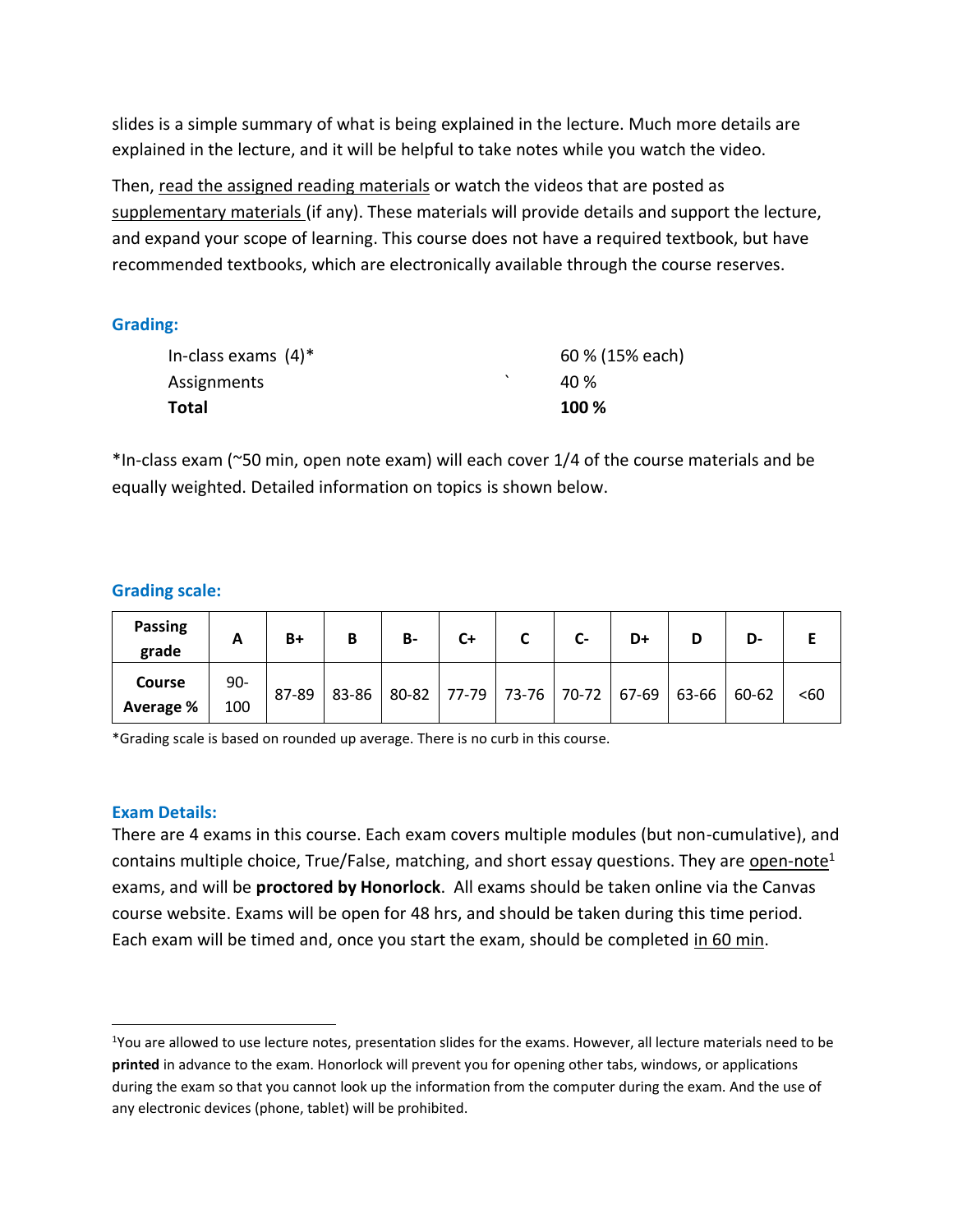Honorlock will proctor your exams this semester. Honorlock is an online proctoring service that allows you to take your exam from the comfort of your home. You DO NOT need to create an account, download software or schedule an appointment in advance. Honorlock is available 24/7 and all that is needed is a computer, a working webcam, and a stable Internet connection.

To get started, you will need Google Chrome and to download the Honorlock Chrome Extension. You can download the extension at [www.honorlock.com/extension/install.](http://www.honorlock.com/extension/install) When you are ready to take the test, log into Canvas, go to your course, and click on your exam. Clicking "Launch Proctoring" will begin the Honorlock authentication process, where you will take a picture of yourself, show your ID, and complete a scan of your room. Honorlock will be recording your exam session by webcam as well as recording your screen. Honorlock also has an integrity algorithm that can detect search-engine use, so please do not attempt to search for answers, even if it's on a secondary device.

Honorlock support is available 24/7/365. If you encounter any issues, you may contact them by live chat, phone (844-243-2500), and/or email [\(support@honorlock.com\)](mailto:support@honorlock.com).

#### **Policy regarding make-up exam and late submission:**

Each exam will be given as scheduled in course outline (see Tentative Course Outline). Students must take the exams on the day scheduled. Make-up exams will be allowed in case of emergencies or legitimate reasons (illness, family emergency)**.** In those excusable circumstances, students should notify the instructor **PRIOR TO** the scheduled exam and provide proper proof afterwards (if applicable)**.** All make-up exams must be taken **within two days of the scheduled exam** (so make-up by the following Thursday for Tuesday exams; make-up by the following Monday for Thursday exams).

All assignment and work must be completed and submitted by the designated due dates. Extension of due dates can be allowed in case of emergencies or legitimate reasons (see above). However, this should be discussed with the instructor **prior to the due**. Late submission of assignments and work will be still be accepted but with late penalty of 10% per day.

#### **Course Communication**

Important announcements related to the course will be made through Canvas under Announcements. This will also generate an email that will be delivered to your Gatorlink email. In this course, I mostly communicate with students via e-mail (the one on file with UF). So, if you use other e-mail accounts, please check your UF e-mail regularly or set-up forwarding on the UF system. While I do my best to reply to your emails as quickly as possible, please allow 48 hours to receive a reply.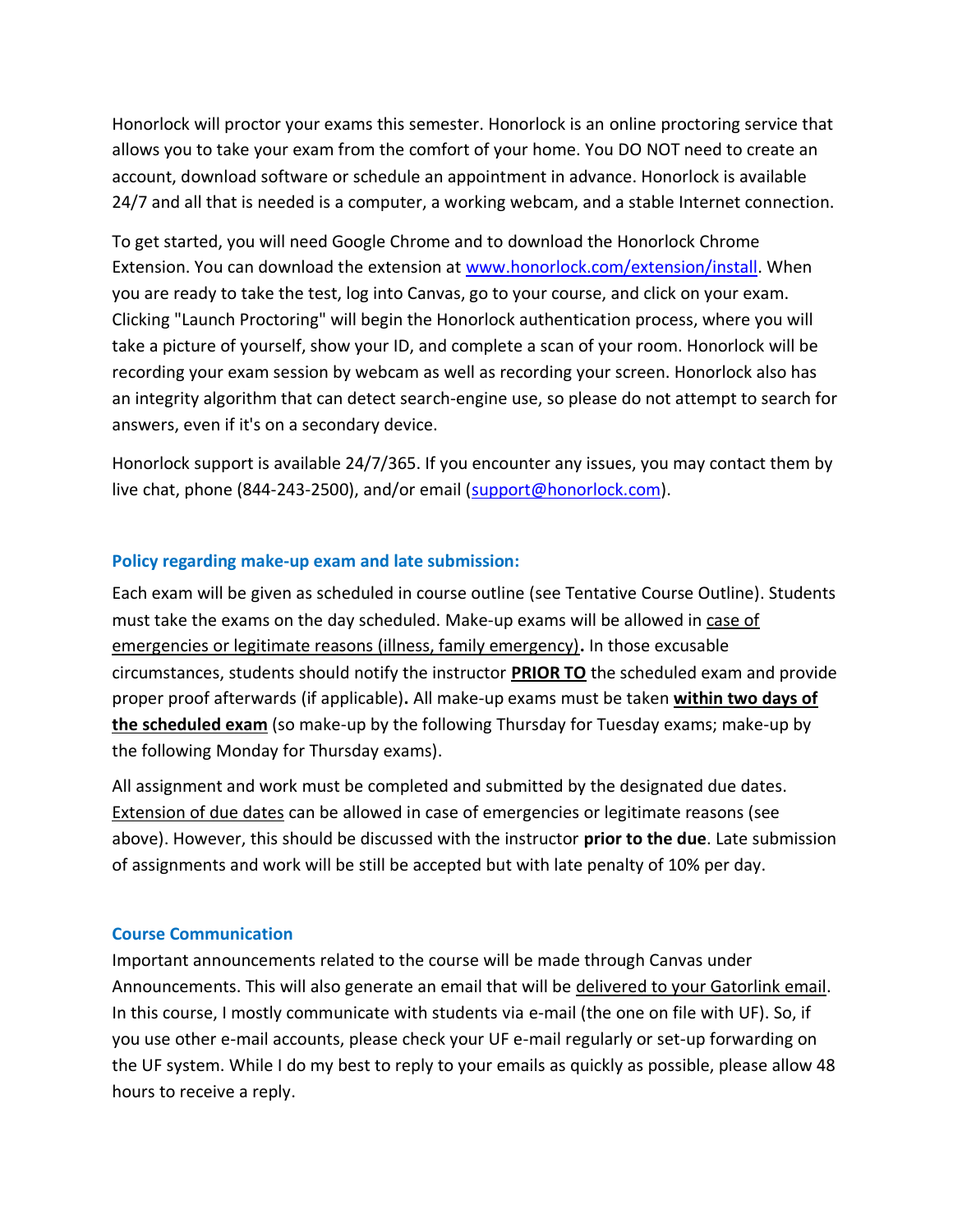Students will have multiple channels to communicate with instructors:

- E-mails (either direct emailing or through Canvas mail)
- Canvas course page Q&A forum in Discussion
- Office Hours Instructor will offer virtual office hours
- Individual zoom conference meeting scheduled on request

All members of the class are expected to follow rules of common courtesy in all email messages, threaded discussions, and chats.

# **Technology requirements:**

Students must use their Gatorlink email account for this course. Students are recommended to check their email account daily for the duration of the course. All students are required to have access to a computer with stable internet access, microphone, and webcam. This online course requires basic computer skills including using MS words for assignment submission.

For issues with technical difficulties in Canvas, please contact the UF Help Desk at:

- [learning-support@ufl.edu](mailto:learning-support@ufl.edu)
- (352) 392-4357 select option 2
- [lss.at.ufl.edu](https://lss.at.ufl.edu/help.shtml)

# **Online Security and Privacy Protection:**

It is critical to protect your data and privacy. Since we use several online tools for this course (Canvas, Honorlock, Zoom), you should be mindful of protecting your own data.

- Do not share your personal information online.
- Do not share the link for zoom lectures or for virtual office hours (We don't want any stranger in our virtual classroom or office!)
- Since this course is asynchronous online class, there will be no recording of live class; however, if we ever need to record any zoom sessions, a reminder will be given before the recording starts. Students who participate with their camera engaged or utilize a profile image are agreeing to have their video or image recorded. If you are unwilling to consent to have your profile or video image recorded, be sure to keep your camera off and do not use a profile image. Likewise, students who un-mute during class and participate orally are agreeing to have their voices recorded. If you are not willing to consent to have your voice recorded during class, you will need to keep your mute button activated and communicate exclusively using the "chat" feature, which allows students to type questions and comments live. The chat will not be recorded or shared. As in all courses, unauthorized recording and unauthorized sharing of recorded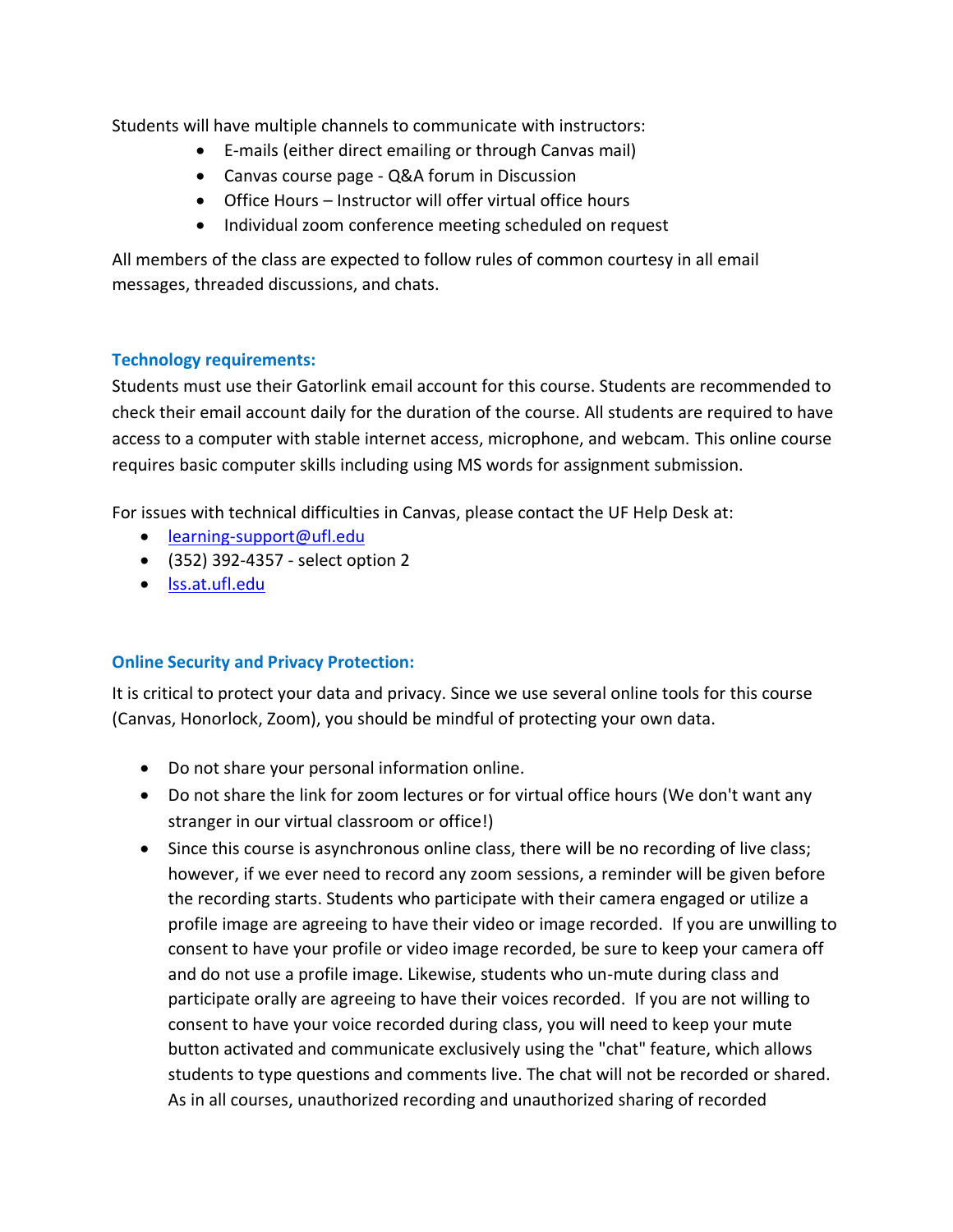materials is prohibited. but if there is any need to record the lecture, you will be notified so you could turn off your camera if you don't want to get recorded.

For information about the privacy policies of the tools used in this course, see the links below:

- Instructure (Canvas)
	- o [Privacy Policy](https://www.instructure.com/policies/privacy)
	- o [Accessbility](https://www.instructure.com/canvas/accessibility)
- Zoom
	- [Privacy Policy](https://zoom.us/privacy)
	- [Accessibility](https://zoom.us/accessibility)
- Honorlock
	- [Privacy Policy](https://honorlock.com/student-privacy-statement/)
	- [Accessibility](https://honorlock.com/accessibility-statement/)

# **Software Policy:**

All faculty, staff, and students of the university are required and expected to obey the laws and legal agreements governing software use. Failure to do so can lead to monetary damages and/or criminal penalties for the individual violator. Because such violations are also against university policies and rules, disciplinary action will be taken as appropriate.

# **Accommodation for Students with Disabilities:**

The Disability Resource Center provides services to students with physical, learning, sensory or psychological disabilities. Services include registering disabilities, recommending academic accommodations within the classroom, accessing special adaptive computer equipment, and mediating any other issues. Disability Resource Center can be reached at 352-392-8565 or [accessuf@ufsa.ufl.edu,](mailto:accessuf@ufsa.ufl.edu) and is located at 001 Reid Hall. Detailed information is available at: [https://disability.ufl.edu/.](https://disability.ufl.edu/)

# **Academic Honesty:**

Student Conduct Code and Student Honor Code from University of Florida will be enforced on the case of disruptive/endangering behavior and infringement of academic integrity, including plagiarism, cheating and prohibited collaboration or consultation. Any incident will be reported to Student Conduct & Conflict Resolution (SCCR). Details can be found at: [https://sccr.dso.ufl.edu/policies/student-honor-code-student-conduct-code/.](https://sccr.dso.ufl.edu/policies/student-honor-code-student-conduct-code/)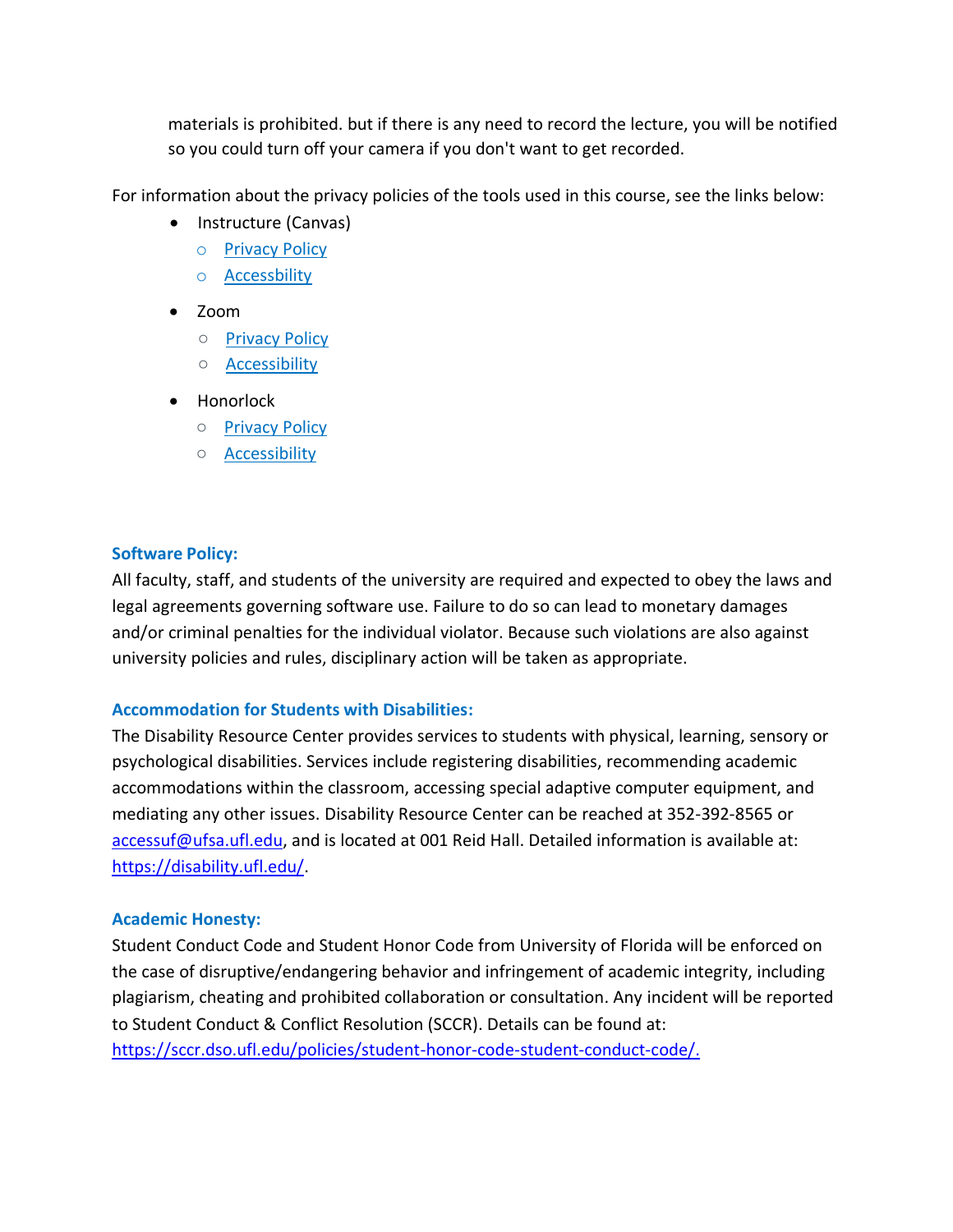#### **Course Evaluation**

Students are expected to provide professional and respectful feedback on the quality of instruction in this course by completing course evaluations online via GatorEvals. Guidance on how to give feedback in a professional and respectful manner is available at [https://gatorevals.aa.ufl.edu/students/.](https://gatorevals.aa.ufl.edu/students/) Students will be notified when the evaluation period opens, and then can complete evaluations through the email they receive from GatorEvals, in their Canvas course menu under GatorEvals, or via [https://ufl.bluera.com/ufl/.](https://ufl.bluera.com/ufl/) Summaries of course evaluation results are available to students at [https://gatorevals.aa.ufl.edu/public](https://gatorevals.aa.ufl.edu/public-results/)[results/](https://gatorevals.aa.ufl.edu/public-results/)

### **In-Class Recording Policy:**

Students are allowed to record video or audio of class lectures. However, the purposes for which these recordings may be used are strictly controlled. The only allowable purposes are (1) for personal educational use, (2) in connection with a complaint to the university, or (3) as evidence in, or in preparation for, a criminal or civil proceeding. All other purposes are prohibited. Specifically, students may not publish recorded lectures without the written consent of the instructor.

A "class lecture" is an educational presentation intended to inform or teach enrolled students about a particular subject, including any instructor-led discussions that form part of the presentation, and delivered by any instructor hired or appointed by the University, or by a guest instructor, as part of a University of Florida course. A class lecture does not include lab sessions, student presentations, clinical presentations such as patient history, academic exercises involving solely student participation, assessments (quizzes, tests, exams), field trips, private conversations between students in the class or between a student and the faculty or lecturer during a class session.

Publication without permission of the instructor is prohibited. To "publish" means to share, transmit, circulate, distribute, or provide access to a recording, regardless of format or medium, to another person (or persons), including but not limited to another student within the same class section. Additionally, a recording, or transcript of a recording, is considered published if it is posted on or uploaded to, in whole or in part, any media platform, including but not limited to social media, book, magazine, newspaper, leaflet, or third party note/tutoring services. A student who publishes a recording without written consent may be subject to a civil cause of action instituted by a person injured by the publication and/or discipline under UF Regulation 4.040 Student Honor Code and Student Conduct Code.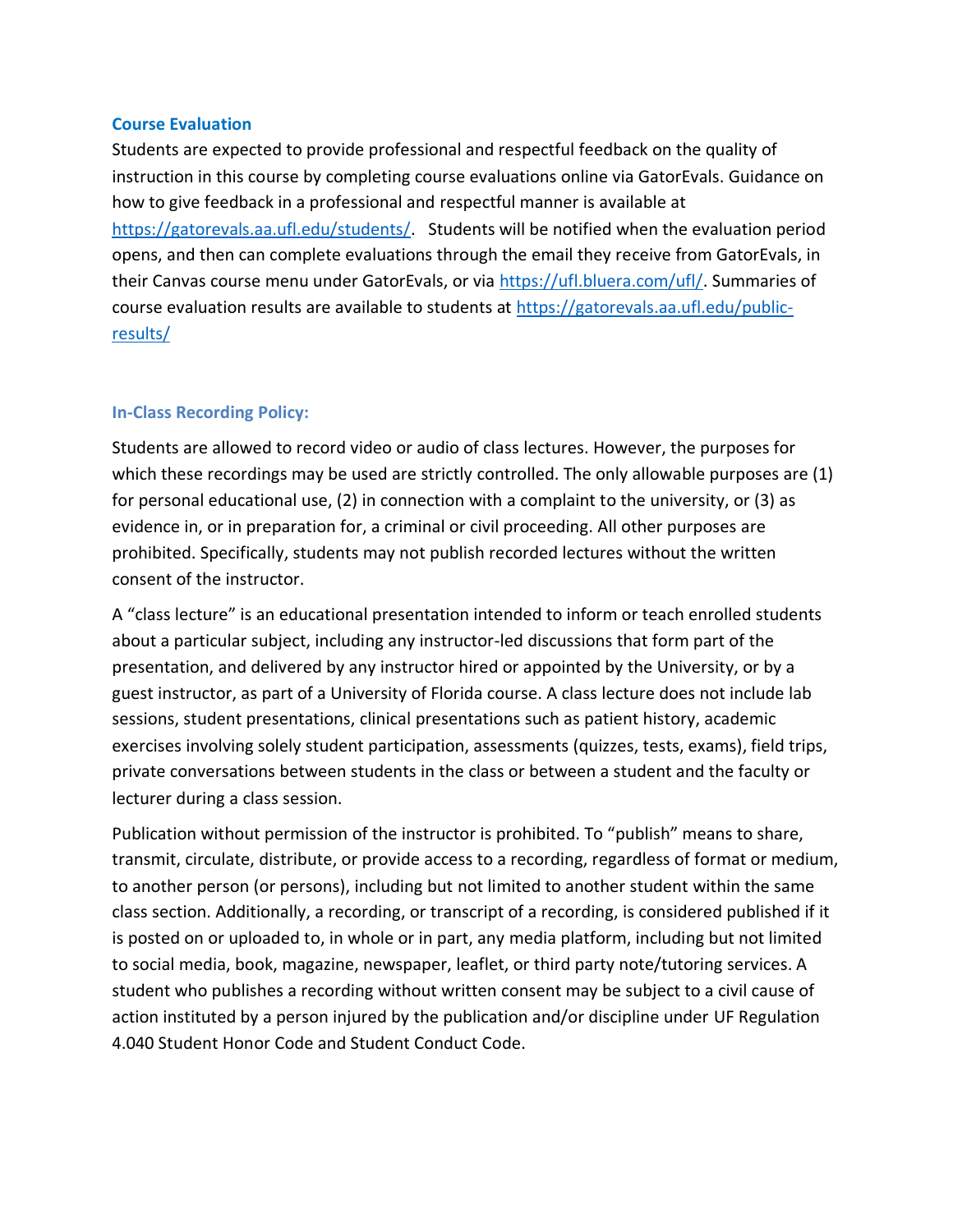### **Campus Helping Resources:**

On-campus resources are available for students having personal problems that interfere with their wellbeing and/or academic performances.

#### Health and Wellness:

- U Matter, We Care: If you or someone you know is in distress, please contact umatter@ufl.edu, 352-392-1575, or visit umatter.ufl.edu/ to refer or report a concern and a team member will reach out to the student in distress.
- Counseling and Wellness Center: Visit counseling.ufl.edu/ or call 352-392-1575 for information on crisis services as well as non-crisis services.
- Student Health Care Center: Call 352-392-1161 for 24/7 information to help you find the care you need, or visit shcc.ufl.edu/.
- University Police Department: Visit<https://police.ufl.edu/> or call 352-392-1111 (or 9-1-1 for emergencies).
- UF Health Shands Emergency Room/Trauma Center: For immediate medical care, call 352-733-0111 or go to the emergency room at 1515 SW Archer Road, Gainesville, FL 32608; [https://ufhealth.org/emergency-room-trauma-center.](https://ufhealth.org/emergency-room-trauma-center)

# Academic Resources

- E-learning technical support: Contact the UF Computing Help Desk at 352-392-4357 or via e-mail [athelpdesk@ufl.edu.](mailto:athelpdesk@ufl.edu)
- Career Connections Center: Reitz Union Suite 1300, 352-392-1601. Career assistance and counseling services; [https://career.ufl.edu/.](https://career.ufl.edu/)
- Library Support: various ways to receive assistance with respect to using the libraries or finding resources;<https://cms.uflib.ufl.edu/ask>
- Teaching Center: Broward Hall, 352-392-2010 or to make an appointment 352-392 6420. General study skills and tutoring;<https://teachingcenter.ufl.edu/>
- Writing Studio:2215 Turlington Hall, 352-846-1138. Help brainstorming, formatting, and writing papers;<https://writing.ufl.edu/writing-studio/>
- Student Complaints On-Campus: sccr.dso.ufl.edu/policies/student-honor- code-studentconduct-code/On-Line Students Complaints: [https://distance.ufl.edu/student](https://distance.ufl.edu/student-complaint-process/)[complaint-process/](https://distance.ufl.edu/student-complaint-process/)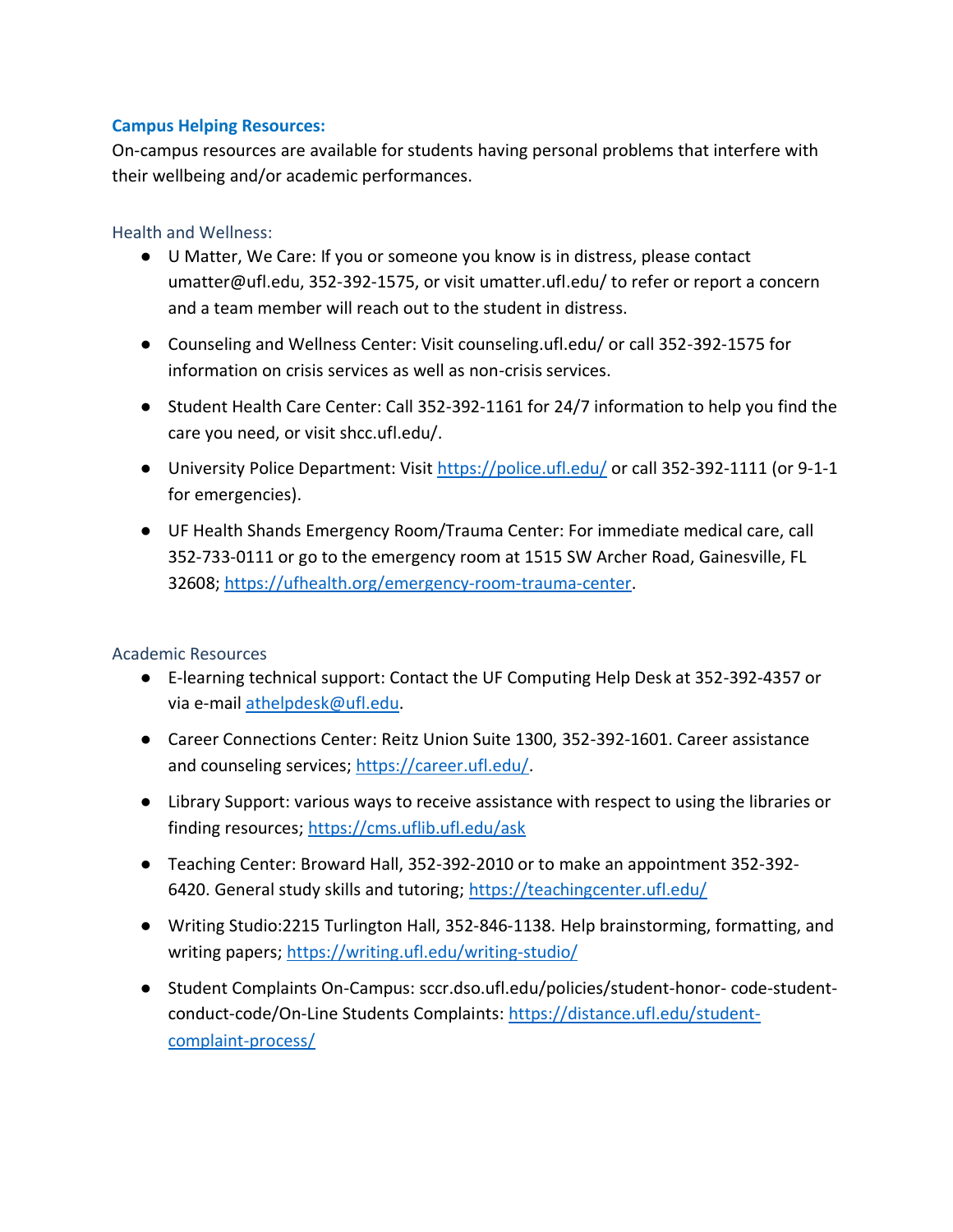## **Tentative Course Outline<sup>2</sup> :**

| <b>Week</b>      | Module/Topic/Exam/Assignment                 |
|------------------|----------------------------------------------|
| $\mathbf{1}$     | <b>Course Introduction</b>                   |
| (Starting Jan 5) | Module 1. History of Food Regulation         |
| $\overline{2}$   | Module 1. History of Food Regulation         |
| $($ Jan 10 $)$   |                                              |
| 3                | Module 2. US legal System                    |
| $($ Jan 17 $)$   |                                              |
| $\overline{4}$   | Module 3. Overview of US Government Agencies |
| (Jan 24)         |                                              |
| 5                | <b>Exam 1 (Jan 31-Feb 1)</b>                 |
| $($ Jan 31 $)$   | Module 4. Introduction to FD&CA              |
| 6                | Module 5. Food Labeling                      |
| (Feb 7)          |                                              |
| $\overline{7}$   | Module 5. Food Labeling                      |
| (Feb 14)         |                                              |
| 8                | Module 6. Nutrition Labeling                 |
| (Feb 21)         |                                              |
| 9                | <b>Exam 2 (Feb 28- Mar 1)</b>                |
| (Feb 28)         | Module 7. Health Claims                      |
| 10               | <b>Spring Break</b>                          |
| (Mar 7)          |                                              |
| 11               | Module 8. Food Adulteration                  |
| (Mar 14)         | <b>Assignment 1 Due (Mar 18)</b>             |
| 12               | <b>Exam 3 (Mar 21-22)</b>                    |
| (Mar 21)         | Module 9. Food Safety Regulations - review   |
|                  |                                              |
| 13               | Module 10. Food Safety Modernization Act     |
| (Mar 28)         |                                              |

 $^{2}$ Circumstances may arise during the course that may prevent the instructor from fulfilling components of this syllabus; therefore, syllabus should be viewed as a guide and is subject to change. Students will be notified of any changes.